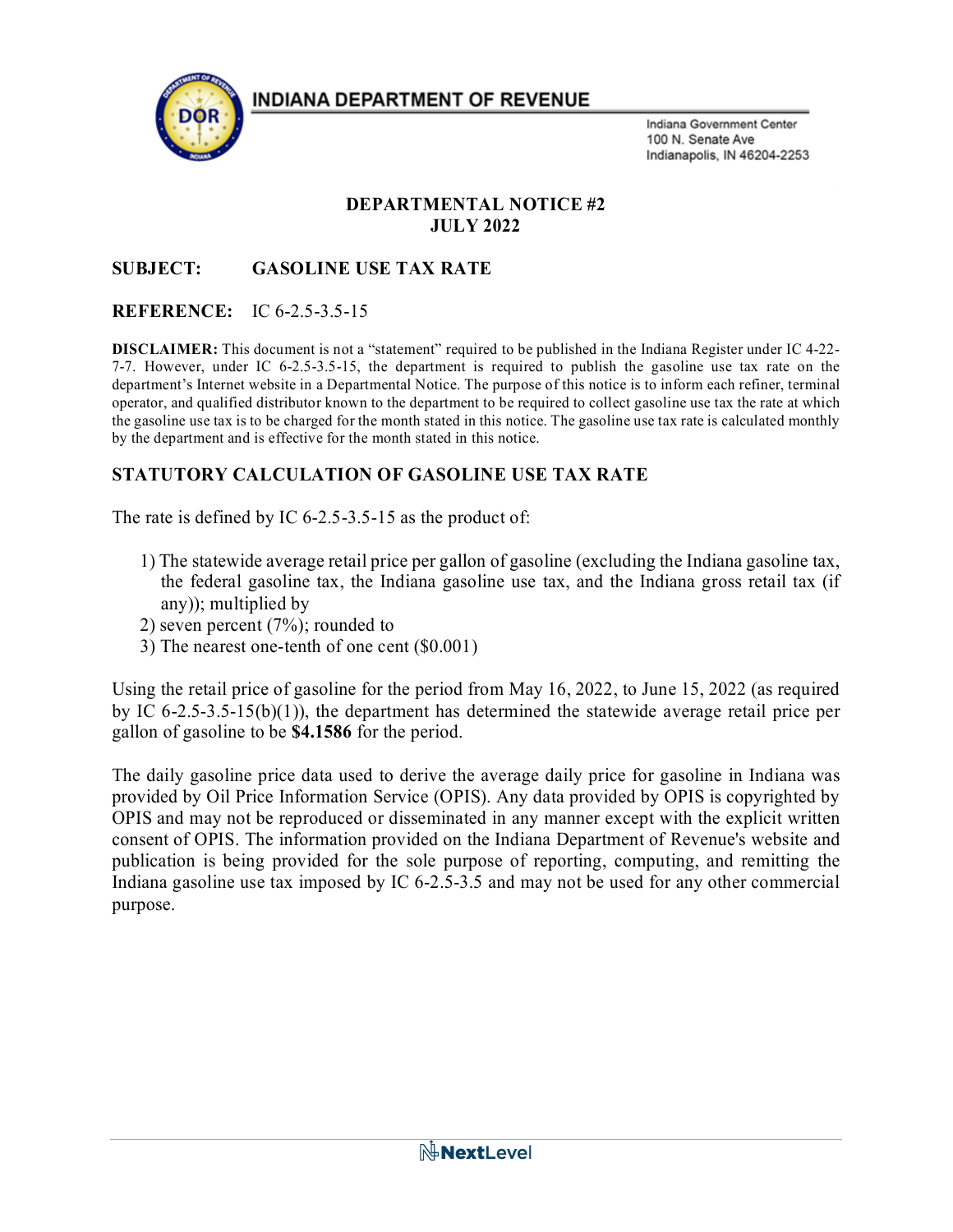Based on the average price of gasoline for the period in question, the gasoline use tax rate is computed as follows:

| Statewide average retail price per gallon:<br>Multiplied by the state retail tax: | 4.1586<br>x .07<br>0.291102 |
|-----------------------------------------------------------------------------------|-----------------------------|
| Rounded to the nearest one-tenth of one cent:                                     | 0.291                       |

# **GASOLINE USE TAX RATE**

Based on the previous calculations, the gasoline use tax rate for the period from July 1, 2022, to July 31, 2022, is **twenty-nine and one-tenth cents (\$0.291) per gallon.**

 $\sim$   $\sim$   $\sim$   $\sim$   $\sim$ 

Christopher W. Russell General Counsel Indiana Department of State Revenue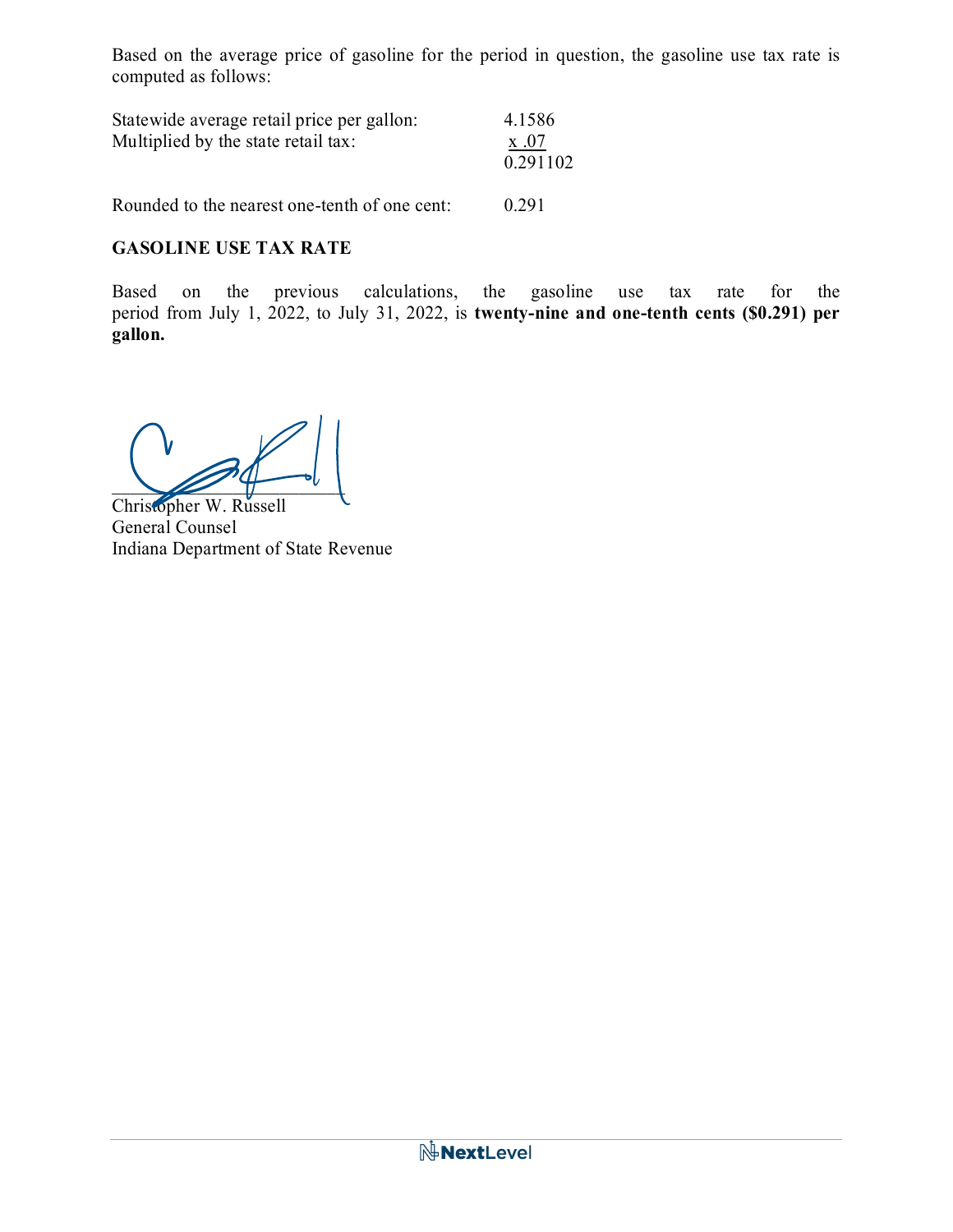|        | The gasoline use tax rates for periods beginning July 1, 2014, are established below: |
|--------|---------------------------------------------------------------------------------------|
| Period | <b>Rate Per Gallon</b>                                                                |

| rerioù            |    |                          | <b>Rate Per Gallo</b> |
|-------------------|----|--------------------------|-----------------------|
| July 1, 2014      | to | July 31, 2014            | $22.9$ cents          |
| August 1, 2014    | to | August 31, 2014          | $21.7$ cents          |
| September 1, 2014 | to | September 30, 2014       | $20.2$ cents          |
| October 1, 2014   | to | October 31, 2014         | $20.4$ cents          |
| November 1, 2014  | to | November 30, 2014        | $19.0$ cents          |
| December 1, 2014  | to | December 31, 2014        | $17.0$ cents          |
| January 1, 2015   | to | January 31, 2015         | $15.2$ cents          |
| February $1,2015$ | to | <b>February 28, 2015</b> | $10.9$ cents          |
| March 1, 2015     | to | March 31, 2015           | $11.8$ cents          |
| April 1, 2015     | to | April 30, 2015           | $12.9$ cents          |
| May 1, 2015       | to | May 31, 2015             | 13.1 cents            |
| June 1, 2015      | to | June 30, 2015            | $14.3$ cents          |
| July 1, 2015      | to | July 31, 2015            | $15.8$ cents          |
| August 1, 2015    | to | August 31, 2015          | 15.9 cents            |
| September 1, 2015 | to | September 30, 2015       | 14.1 cents            |
| October 1, 2015   | to | October 31, 2015         | 14.1 cents            |
| November $1,2015$ | to | November 30, 2015        | $13.4$ cents          |
| December 1, 2015  | to | December 31, 2015        | 12.2 cents            |
| January 1, 2016   | to | January 31, 2016         | $10.0$ cents          |
| February $1,2016$ | to | February 29, 2016        | $10.0$ cents          |
| March 1, 2016     | to | March 31, 2016           | 8.0 cents             |
| April 1, 2016     | to | April 30, 2016           | 9.5 cents             |
| May 1, 2016       | to | May 31, 2016             | $10.9$ cents          |
| June 1, 2016      | to | June 30, 2016            | $12.3$ cents          |
| July 1, 2016      | to | July 31, 2016            | 14.1 cents            |
| August 1, 2016    | to | August 31, 2016          | $12.5$ cents          |
| September 1, 2016 | to | September 30, 2016       | $11.3$ cents          |
| October 1, 2016   | to | October 31, 2016         | $12.0$ cents          |
| November 1, 2016  | to | November 30, 2016        | $12.2$ cents          |
| December $1,2016$ | to | December 31, 2016        | $11.4$ cents          |
| January 1, 2017   | to | January 31, 2017         | $11.6$ cents          |
| February 1, 2017  | to | February 28, 2017        | $13.1$ cents          |
| March 1, 2017     | to | March 31, 2017           | $11.7$ cents          |
| April 1, 2017     | to | April 30, 2017           | 12.4 cents            |
| May 1, 2017       | to | May 31, 2017             | $12.9$ cents          |
| June 1, 2017      | to | June 30, 2017            | $12.9$ cents          |
| July 1, 2017      | to | July 31, 2017            | $12.8$ cents          |
| August 1, 2017    | to | August 31, 2017          | $11.9$ cents          |
| September 1, 2017 | to | September 30, 2017       | $12.5$ cents          |
| October 1, 2017   | to | October 31, 2017         | $13.4$ cents          |
| November 1, 2017  | to | November 30, 2017        | $12.8$ cents          |
| December 1, 2017  | to | December 31, 2017        | $14.3$ cents          |
| January 1, 2018   | to | January 31, 2018         | $13.6$ cents          |
| February 1, 2018  | to | <b>February 28, 2018</b> | $14.0$ cents          |
| March 1, 2018     | to | March 31, 2018           | 13.8 cents            |
| April 1, 2018     | to | April 30, 2018           | $13.3$ cents          |
| May 1, 2018       | to | May 31, 2018             | 14.4 cents            |
|                   |    |                          |                       |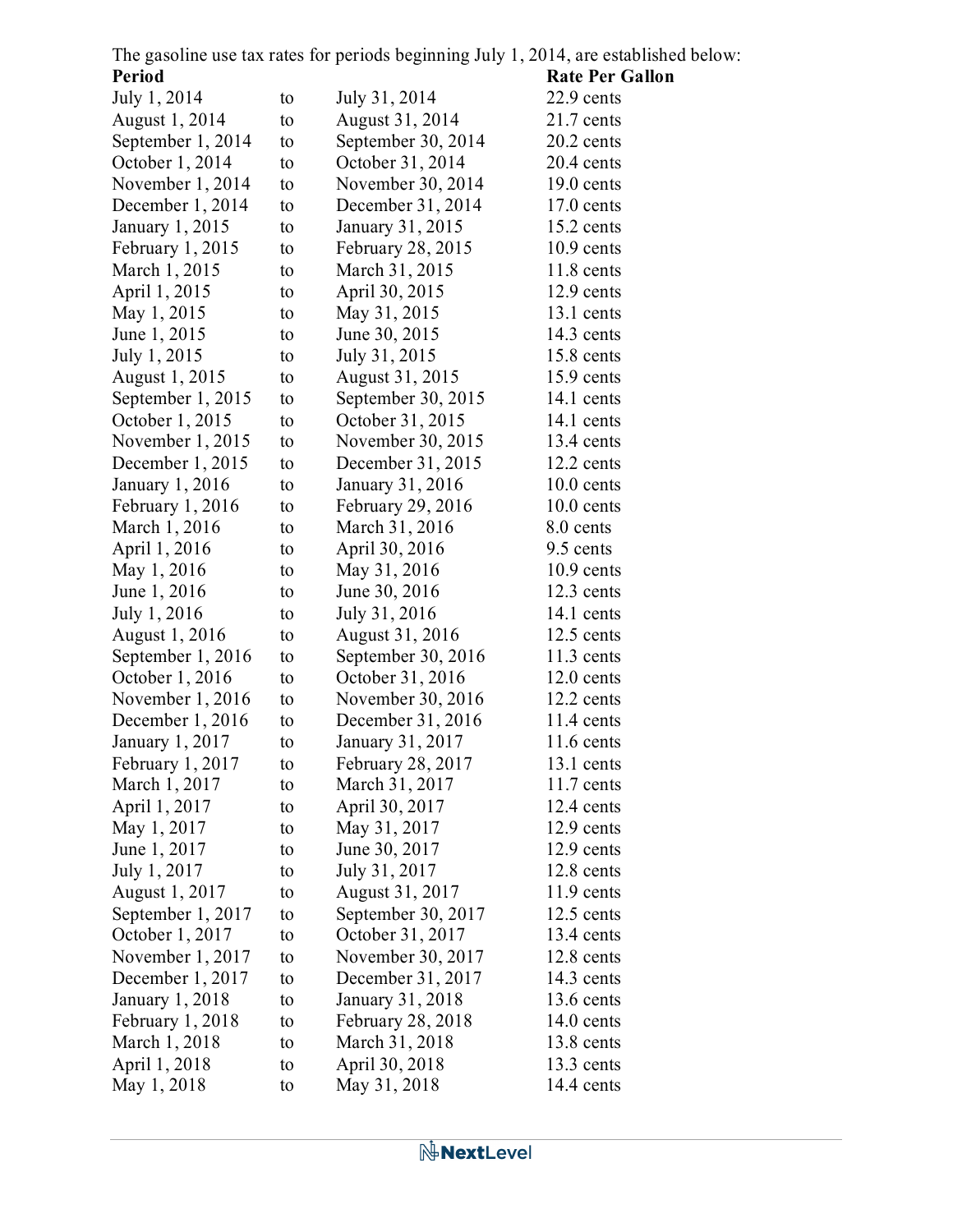| <b>Period</b>     |    |                          | <b>Rate Per Gallon</b> |
|-------------------|----|--------------------------|------------------------|
| June 1, 2018      | to | June 30, 2018            | 15.9 cents             |
| July 1, 2018      | to | July 31, 2018            | $16.7$ cents           |
| August 1, 2018    | to | August 31, 2018          | $16.2$ cents           |
| September 1, 2018 | to | September 30, 2018       | $16.1$ cents           |
| October 1, 2018   | to | October 31, 2018         | 15.8 cents             |
| November 1, 2018  | to | November 30, 2018        | $16.1$ cents           |
| December 1, 2018  | to | December 31, 2018        | 14.4 cents             |
| January 1, 2019   | to | January 31, 2019         | $12.0$ cents           |
| February $1,2019$ | to | <b>February 28, 2019</b> | $11.0$ cents           |
| March 1, 2019     | to | March 31, 2019           | $11.4$ cents           |
| April 1, 2019     | to | April 30, 2019           | 12.8 cents             |
| May 1, 2019       | to | May 31, 2019             | 15.1 cents             |
| June 1, 2019      | to | June 30, 2019            | $16.1$ cents           |
| July 1, 2019      | to | July 31, 2019            | $15.6$ cents           |
| August 1, 2019    | to | August 31, 2019          | 15.1 cents             |
| September 1, 2019 | to | September 30, 2019       | $14.9$ cents           |
| October 1, 2019   | to | October 31, 2019         | $13.4$ cents           |
| November 1, 2019  | to | November 30, 2019        | 13.9 cents             |
| December 1, 2019  | to | December 31, 2019        | 13.4 cents             |
| January 1, 2020   | to | January 31, 2020         | 13.4 cents             |
| February $1,2020$ | to | February 29, 2020        | $13.4$ cents           |
| March 1, 2020     | to | March 31, 2020           | $12.6$ cents           |
| April 1, 2020     | to | April 30, 2020           | $11.8$ cents           |
| May 1, 2020       | to | May 31, 2020             | 8.0 cents              |
| June 1, 2020      | to | June 30, 2020            | 7.6 cents              |
| July 1, 2020      | to | July 31, 2020            | $10.4$ cents           |
| August 1, 2020    | to | August 31, 2020          | $11.3$ cents           |
| September 1, 2020 | to | September 30, 2020       | $11.0$ cents           |
| October 1, 2020   | to | October 31, 2020         | $11.0$ cents           |
| November $1,2020$ | to | November 30, 2020        | $10.7$ cents           |
| December 1, 2020  | to | December 31, 2020        | $10.3$ cents           |
| January 1, 2021   | to | January 31, 2021         | $10.2$ cents           |
| February 1, 2021  | to | February 28, 2021        | $12.0$ cents           |
| March 1, 2021     | to | March 31, 2021           | $12.8$ cents           |
| April 1, 2021     | to | April 30, 2021           | 14.8 cents             |
| May 1, 2021       | to | May 31, 2021             | $15.1$ cents           |
| June 1, 2021      | to | June 30, 2021            | $16.0$ cents           |
| July 1, 2021      | to | July 31, 2021            | $16.8$ cents           |
| August 1, 2021    | to | August 31, 2021          | $17.5$ cents           |
| September 1, 2021 | to | September 30, 2021       | $17.6$ cents           |
| October 1, 2021   | to | October 31, 2021         | $17.3$ cents           |
| November $1,2021$ | to | November 30, 2021        | $17.9$ cents           |
| December 1, 2021  | to | December 31, 2021        | $19.0$ cents           |
| January 1, 2022   | to | January 31, 2022         | $18.2$ cents           |
| February $1,2022$ | to | <b>February 28, 2022</b> | $17.3$ cents           |
| March 1, 2022     | to | March 31, 2022           | $18.4$ cents           |
| April 1, 2022     | to | April 30, 2022           | $21.9$ cents           |
| May 1, 2022       | to | May 31, 2022             | 24.1 cents             |
| June 1, 2022      | to | June 30, 2022            | $24.0$ cents           |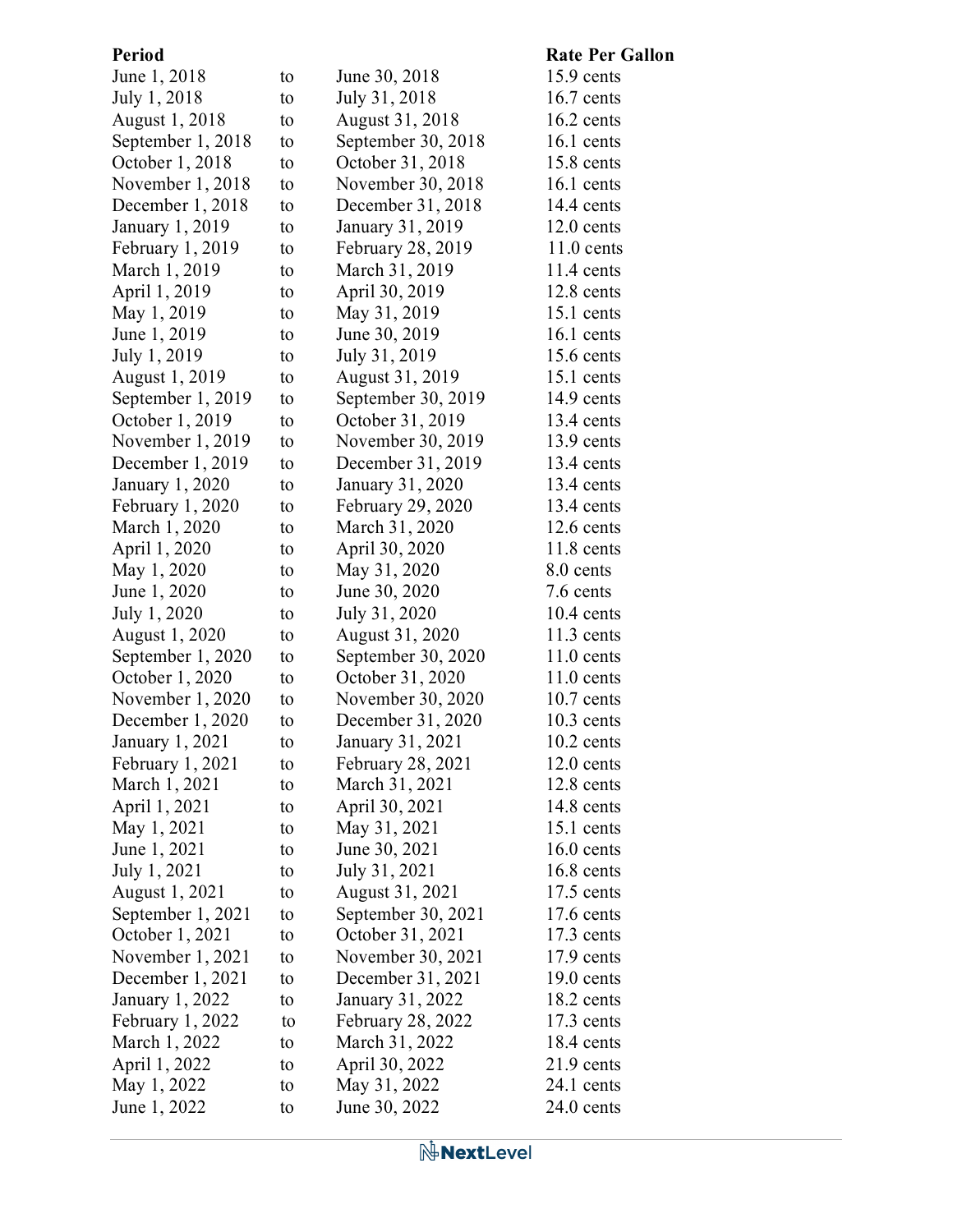July 1, 2022 to July 31, 2022

**Period**<br>
July 1, 2022 to July 31, 2022<br>
29.1 cents

(the remainder of this page is intentionally blank)